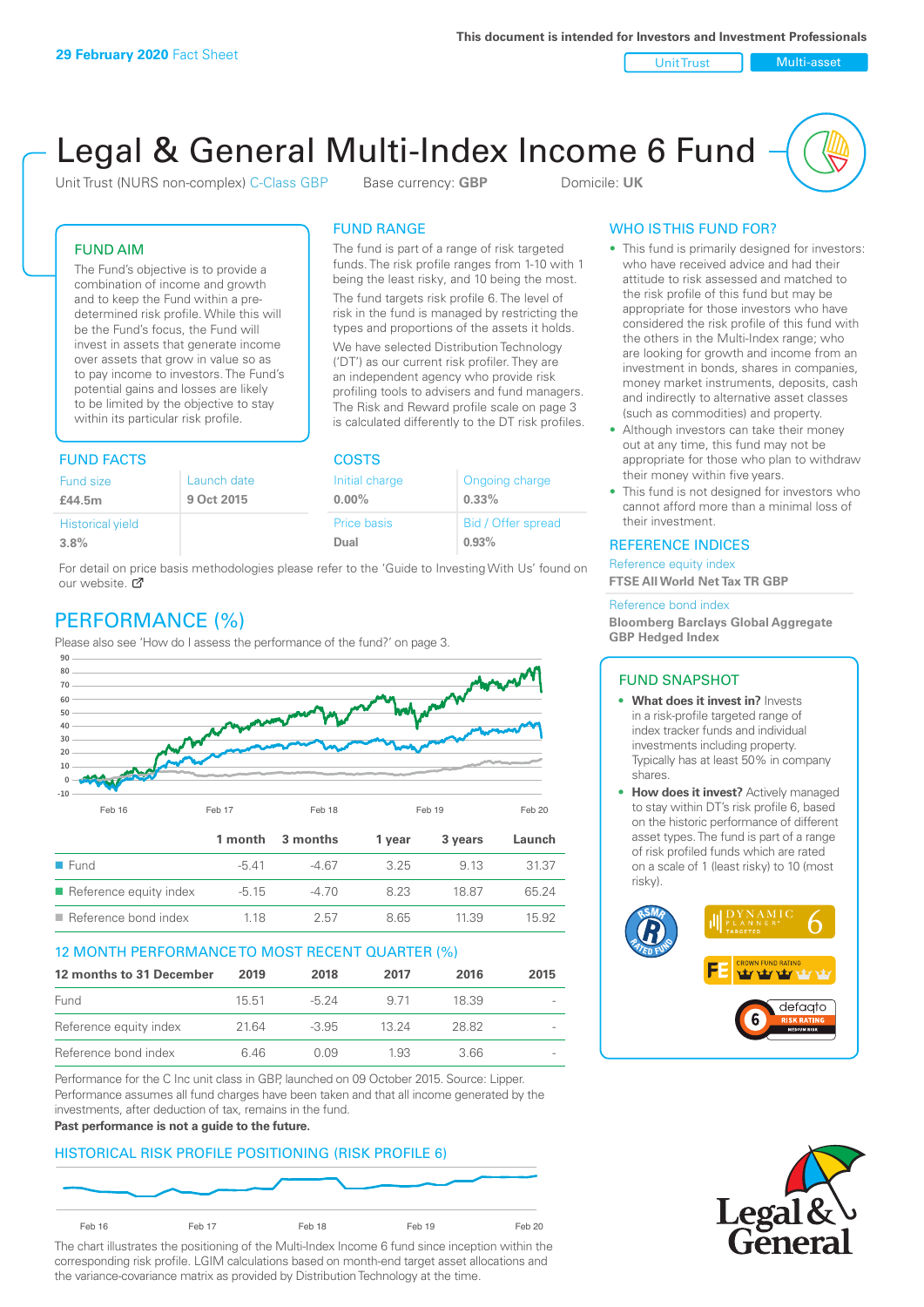# Legal & General Multi-Index Income 6 Fund

Unit Trust (NURS non-complex) C-Class GBP

## PORTFOLIO BREAKDOWN

All data source LGIM unless otherwise stated. Totals may not sum due to rounding.





## FUND MANAGERS

The fund managers have responsibility for managing the multi-index fund range. They are part of the Multi-Asset Funds (MAF) team in LGIM. This team focuses on designing and managing multi-asset funds that are tailored to match the specific objectives of various client types. The team sits within a wider Asset Allocation team which combines both depth of experience with a broad range of expertise from different fields, including fund management, investment consulting and risk management roles.

# TOP 10 HOLDINGS (%)

| <b>L&amp;G UK Index Trust</b>                                    | 12.4 |
|------------------------------------------------------------------|------|
| iShares UK Dividend UCITS ETF                                    | 9.5  |
| L&G Emerging Markets Government Bond (US\$) Index Fund           | 8.5  |
| L&G Emerging Markets Government Bond (Local Currency) Index Fund | 8.2  |
| L&G High Income Trust                                            | 6.2  |
| L&G US Index Trust                                               | 5.6  |
| L&G Global Emerging Markets Index Fund                           | 5.3  |
| <b>L&amp;G Pacific Index Trust</b>                               | 4.8  |
| L&G European Index Trust                                         | 4.7  |
| iShares Euro Dividend UCITS ETF                                  | 4.0  |

**Important:** Due to exceptional market conditions, spreads are currently volatile and may be higher than indicated. To see the latest spread visit www. legalandgeneral.com/chargesandfees